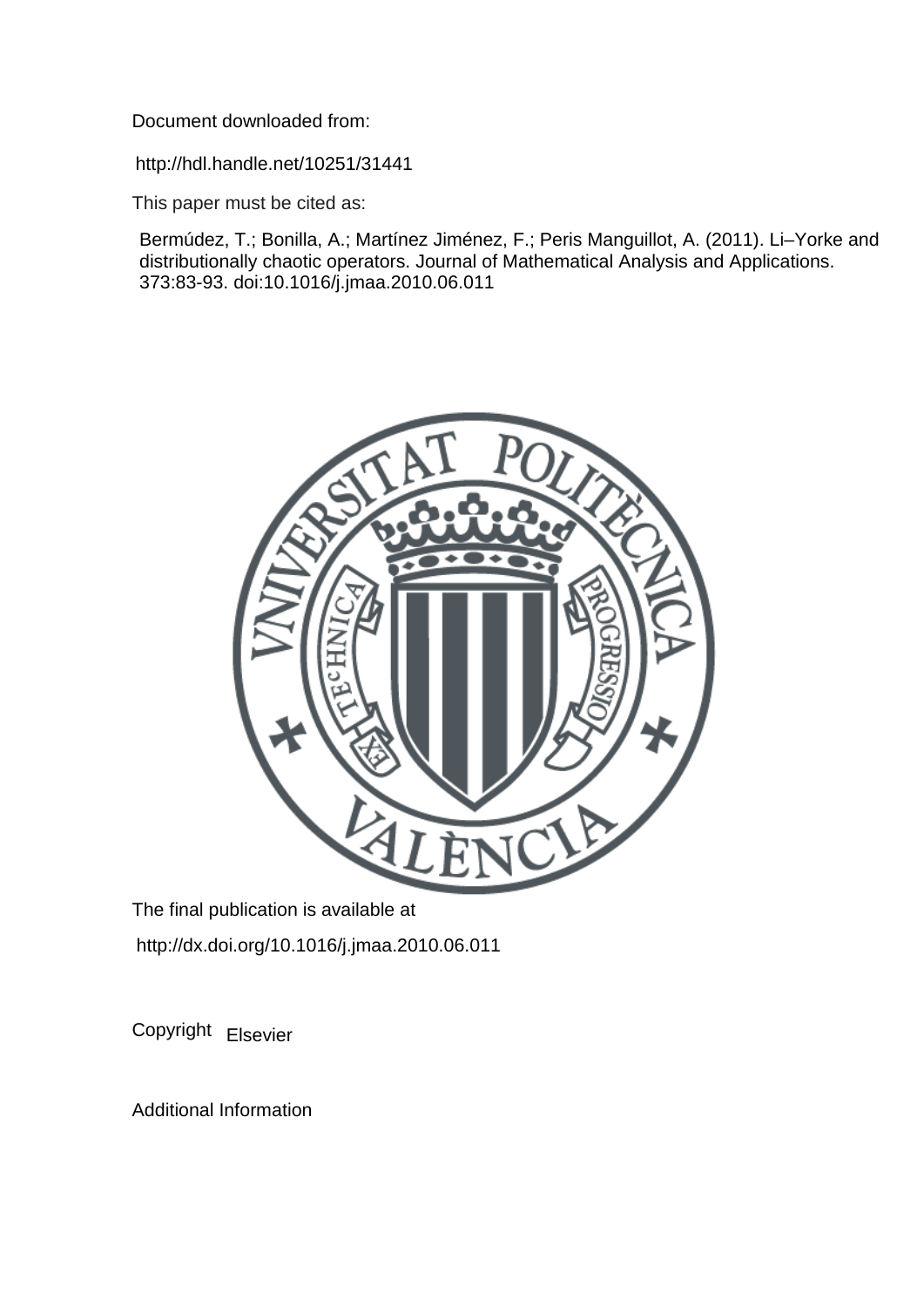# Li-Yorke and distributionally chaotic operators<sup>1</sup>

T. Bermúdez<sup>a</sup>, A. Bonilla<sup>a</sup>, F. Martínez-Giménez<sup>b</sup>, A. Peris<sup>b</sup>

*<sup>a</sup>Departamento de An´alisis Matem´atico, Universidad de La Laguna, 38271, La Laguna (Tenerife), Spain b IUMPA, Universitat Polit`ecnica de Val`encia, Departament de Matem`atica Aplicada, Edifici 7A, 46022 Val`encia, Spain.*

#### **Abstract**

We study Li-Yorke chaos and distributional chaos for operators on Banach spaces. More precisely, we characterize Li-Yorke chaos in terms of the existence of irregular vectors. Sufficient "computable" criteria for distributional and Li-Yorke chaos are given, together with the existence of dense scrambled sets under some additional conditions. We also obtain certain spectral properties. Finally, we show that every infinite dimensional separable Banach space admits a distributionally chaotic operator which is also hypercyclic.

*Keywords:* Li-Yorke chaos, distributional chaos, irregular vector, distributionally irregular vectors, weighted shift operators *2000 MSC:* 47A16

## **1. Introduction**

During the last years many researchers paid attention to the "wild behaviour" of orbits governed by linear operators on infinite dimensional spaces (more especially, on Banach or Fréchet spaces). One of the most significant cases being the *hypercyclicity*, that is, the existence of vectors  $x \in X$  such that the orbit  $Orb(T, x) := \{x, Tx, T^2x, ...\}$  under a (continuous and linear) operator  $T : X \to X$  on a topological vector space (usually, Banach or Fréchet space) X, is dense in *X*. We refer the reader to the recent books [\[2](#page-14-0)] and [\[16\]](#page-14-1) for a thorough account of the subject. This notion from operator theory joined chaos after the definition of Devaney [\[11\]](#page-14-2), which (in our context) requires hypercyclicity and density of the set of periodic points of *T* in *X*.

The concept of "chaos" appeared for the first time in the Mathematical literature in the paper of Li and Yorke [\[20\]](#page-14-3) of mid 70's.

**Definition 1.** Let  $(X, d)$  be a metric space. A continuous map  $f : X \to X$  is called *Li-Yorke chaotic* if there exists an uncountable subset  $\Gamma \subset X$  such that for every pair  $x, y \in \Gamma$  of distinct points we have

$$
\liminf_{n} d(f^{n}x, f^{n}y) = 0 \text{ and } \limsup_{n} d(f^{n}x, f^{n}y) > 0.
$$

In this case, Γ is a *scrambled* set and {*x*, *y*} ⊂ Γ a *Li-Yorke* pair.

<sup>&</sup>lt;sup>1</sup>Dedicated to Professor Antonio Martinón on his 60th birthday

*Email addresses:* tbermude@ull.es (T. Berm´udez), abonilla@ull.es (A. Bonilla), fmartinez@mat.upv.es (F. Martínez-Giménez), aperis@mat.upv.es (A. Peris)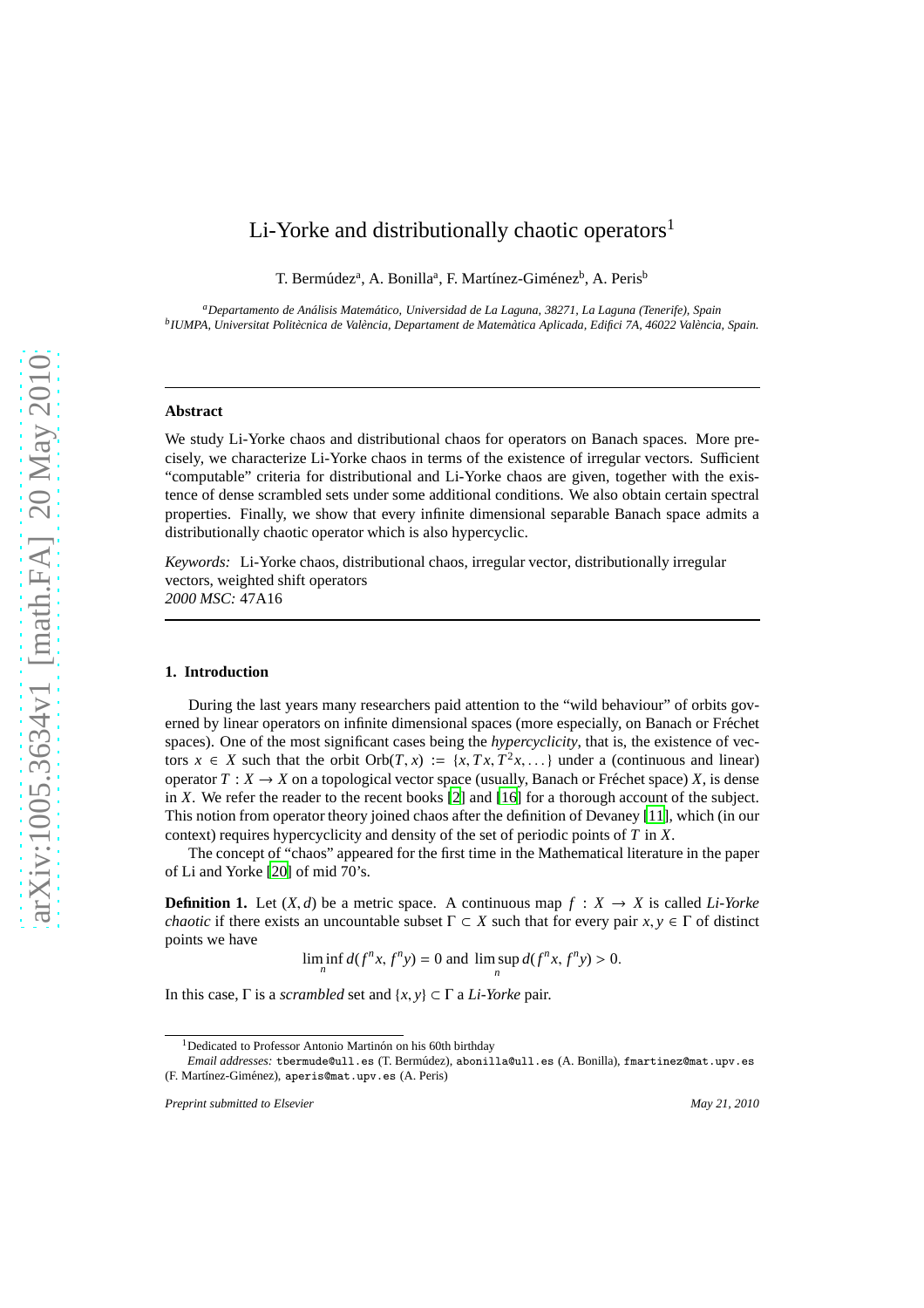Li-Yorke chaos was studied for linear operators, for instance, in [\[12](#page-14-4), [14](#page-14-5)]. Incidentally, every hypercyclic operator  $T : X \to X$  on a Fréchet space X is Li-Yorke chaotic with respect to any (continuous) translation invariant metric *d* on *X*: E.g., fix a hypercyclic vector  $x \in X$  and consider the segment  $\Gamma := \{ \lambda x : |\lambda| \leq 1 \}$ , which is a scrambled set for *T*.

The notion of distributional chaos was introduced by Schweizer and Smital in [\[28](#page-14-6)]. The definition was stated for interval maps with the intention to unify different notions of chaos for continuous maps on intervals. This concept was widely studied by several authors and can be formulated in any metric space. In particular, it is considered for linear operators defined on Banach or Fréchet spaces in [\[25,](#page-14-7) [22,](#page-14-8) [17,](#page-14-9) [18,](#page-14-10) [19\]](#page-14-11).

For any pair  $\{x, y\} \subset X$  and for each  $n \in \mathbb{N}$ , the *distributional function*  $F_{xy}^n : \mathbb{R}^+ \to [0, 1]$  is defined by

$$
F_{xy}^n(\tau) = \frac{1}{n} \operatorname{card} \{ 0 \le i \le n - 1 : d(f^i x, f^i y) < \tau \}
$$

where card{*A*} denotes the cardinality of the set *A*. Define

$$
F_{xy}(\tau) = \liminf_{n \to \infty} F_{xy}^n(\tau)
$$
  

$$
F_{xy}^*(\tau) = \limsup_{n \to \infty} F_{xy}^n(\tau).
$$

**Definition 2** ([\[28](#page-14-6), [26\]](#page-14-12)). A continuous map  $f : X \to X$  on a metric space *X* is *distributionally chaotic* if there exist an uncountable subset  $\Gamma \subset X$  and  $\varepsilon > 0$  such that for every  $\tau > 0$  and each pair of distinct points  $x, y \in \Gamma$ , we have that  $F_{xy}^*(\tau) = 1$  and  $F_{xy}(\varepsilon) = 0$ . The set  $\Gamma$  is a *distributionally* ε*-scrambled* set and the pair {*x*, *y*} a *distributionally chaotic pair*. Moreover, *f* exhibits *dense distributional chaos* if the set Γ may be chosen to be dense.

Generally speaking, for any distinct  $x, y \in \Gamma$  the iterations of these points are arbitrary close and  $\varepsilon$  separated alternatively, but additionally there are time intervals where any of these excluding possibilities is much more frequent than the other.

Given  $A \subset \mathbb{N}$ , its *upper and lower density* are defined by

$$
\overline{\text{dens}}(A) = \limsup_{n} \frac{\text{card}\{A \cap [1, n]\}}{n}, \text{ and } \underline{\text{dens}}(A) = \liminf_{n} \frac{\text{card}\{A \cap [1, n]\}}{n},
$$

respectively. With these concepts in mind, one can equivalently say that  $f$  is distributionally chaotic on  $\Gamma$  if there exists  $\varepsilon > 0$  such that for any  $x, y \in \Gamma$ ,  $x \neq y$ , we have

$$
\underline{\text{dens}}\{n \in \mathbb{N} \; ; \; d(f^n x, f^n y) < \varepsilon\} = 0, \text{ and } \overline{\text{dens}}\{n \in \mathbb{N} \; ; \; d(f^n x, f^n y) < \tau\} = 1,
$$

for every  $\tau > 0$ .

From now on *X* will be a Banach space and  $T : X \to X$  a bounded operator. In this case the associated distance is  $d(x, y) = ||x - y||$ , with  $x, y \in X$ , where  $||\cdot||$  is the norm of *X*. We recall the following concept from operator theory.

**Definition 3** (Beauzamy [\[3\]](#page-14-13)). A vector  $x \in X$  is said to be *irregular* for *T* if  $\liminf_n ||T^n x|| = 0$ and  $\limsup_n ||T^n x|| = \infty$ .

Inspired by this definition, and by the notion of distributional chaos, we consider the following stronger property.

**Definition 4.** A vector  $x \in X$  is said to be *distributionally irregular* for *T* if there are increasing sequences of integers  $A = (n_k)_k$  and  $B = (m_k)_k$  such that  $\overline{dens}(A) = \overline{dens}(B) = 1$ ,  $\lim_k ||T^{n_k}x|| = 0$ and  $\lim_{k} \|T^{m_k}x\| = \infty$ .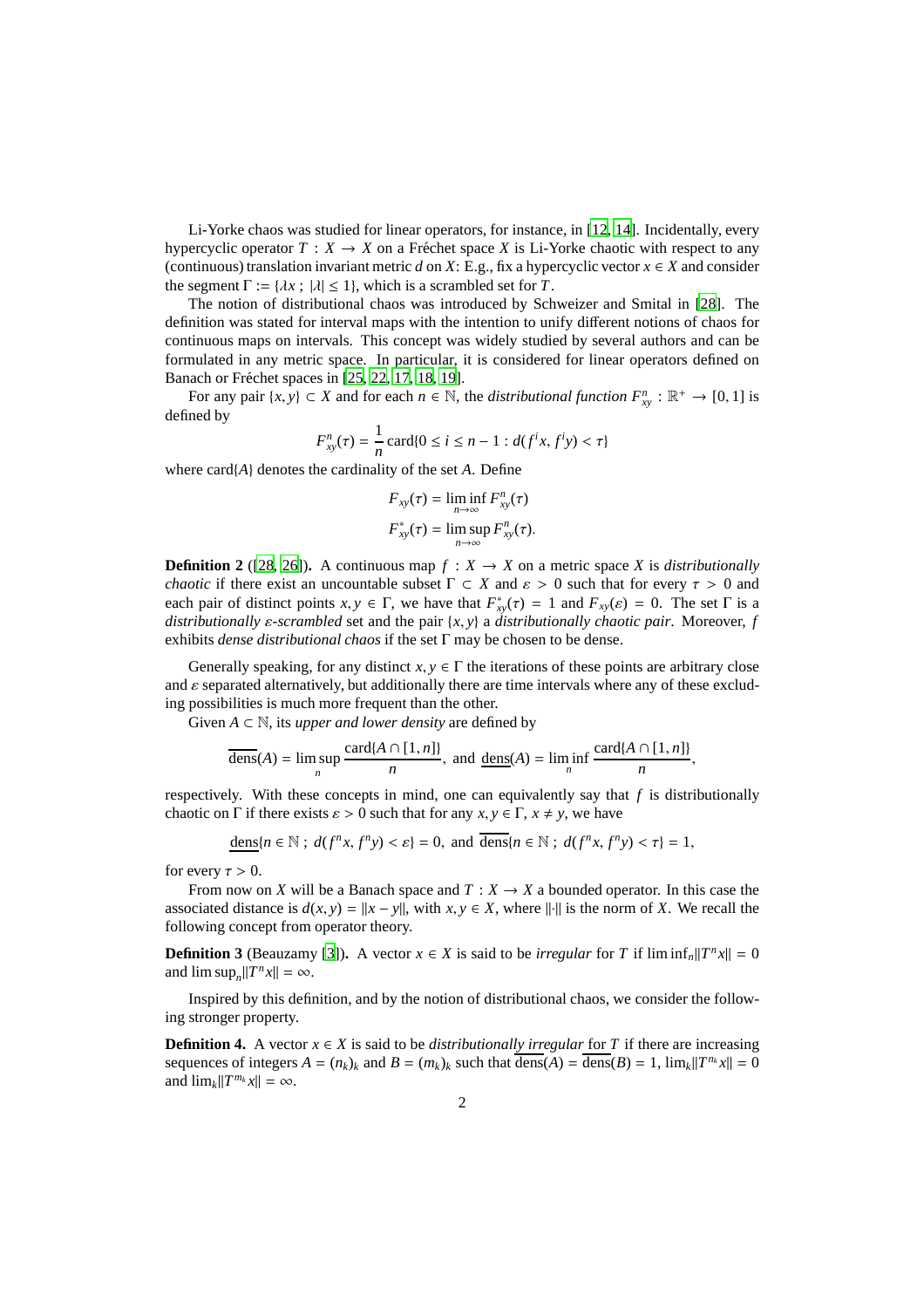# **2. Li-Yorke chaotic operators**

We first discuss Li-Yorke chaos for operators with the following result that establishes the equivalence between Li-Yorke chaos and the existence of an irregular vector.

<span id="page-3-2"></span>**Theorem 5.** Let  $T : X \to X$  be an operator. The following assertions are equivalent:

- (i) *T* is Li-Yorke chaotic.
- (ii) *T* admits a Li-Yorke pair.
- (iii) *T* admits an irregular vector.

*Proof.* (i) implies (ii) is clear; in order to prove (ii) implies (iii) suppose that *T* admits  $y, z \in X$ with

$$
\liminf_{n} d(T^n y, T^n z) = 0 \text{ and } \limsup_{n} d(T^n y, T^n z) > 0.
$$

If we set  $x = y - z$  then  $\liminf_n ||T^n x|| = 0$  and there is  $\delta > 0$  such that  $\limsup_n ||T^n x|| > \delta$ . If  $\limsup_n ||T^n x|| = \infty$  then *x* is an irregular vector. Otherwise,  $M := \limsup_n ||T^n x|| < \infty$ .

We observe that  $||T|| > 1$  since, given  $n, m \in \mathbb{N}$ ,  $n < m$ , with  $||T^n x|| < \delta/2$  and  $||T^m x|| > \delta$ , we have that  $||T||^{m-n} > 2$ . We select a strictly increasing sequence of integers  $(n_k)_k$  such that the sequence of vectors  $(T^{n_k}x)_k$  tends to 0 fast enough so that

$$
||T^{n_{2k}}x|| < 4^{-k},
$$
  
\n
$$
\sum_{j=0}^{k} \frac{||T^{n_{2j}+n_{2k+1}}x||}{4^{j}||T||^{n_{2j-1}}||T^{n_{2j}}x||} < ||T^{n_{2k}}x||, \text{ and } (1)
$$

$$
\frac{\delta}{4^k||T||^{n_{2k-1}}||T^{n_{2k}}x||} - \sum_{j=0}^{k-1} \frac{M}{4^j||T||^{n_{2j-1}}||T^{n_{2j}}x||} > k,
$$
\n(2)

for all  $k \in \mathbb{N}$ , where  $n_{-1} = n_0 := 0$ . We now set

<span id="page-3-1"></span><span id="page-3-0"></span>
$$
u=\sum_{j=0}^\infty \frac{1}{4^j\|T\|^{n_{2j-1}}\|T^{n_{2j}}x\|}T^{n_{2j}}x.
$$

We will see that *u* is an irregular vector for *T*. Indeed,

$$
||T^{n_{2k+1}}u|| \le \sum_{j=0}^{\infty} \frac{||T^{n_{2j}+n_{2k+1}}x||}{4^j ||T||^{n_{2j-1}} ||T^{n_{2j}}x||}
$$
  

$$
< ||T^{n_{2k}}x|| + \sum_{j=k+1}^{\infty} \frac{||T^{n_{2k+1}}|| ||T^{n_{2j}}x||}{4^j ||T||^{n_{2j-1}} ||T^{n_{2j}}x||}
$$
  

$$
< 4^{-k} + \sum_{j=k+1}^{\infty} \frac{||T||^{n_{2k+1}}}{4^j ||T||^{n_{2j-1}}} < 2^{-k},
$$

by [\(1\)](#page-3-0) and the selection of  $T^{n_{2k}}x$ ,  $k \in \mathbb{N}$ . On the other hand, let  $(m_k)_k$  be a strictly increasing sequence of integers such that  $||T^{m_k}x|| > \delta$ ,  $k \in \mathbb{N}$ . Without loss of generality we suppose that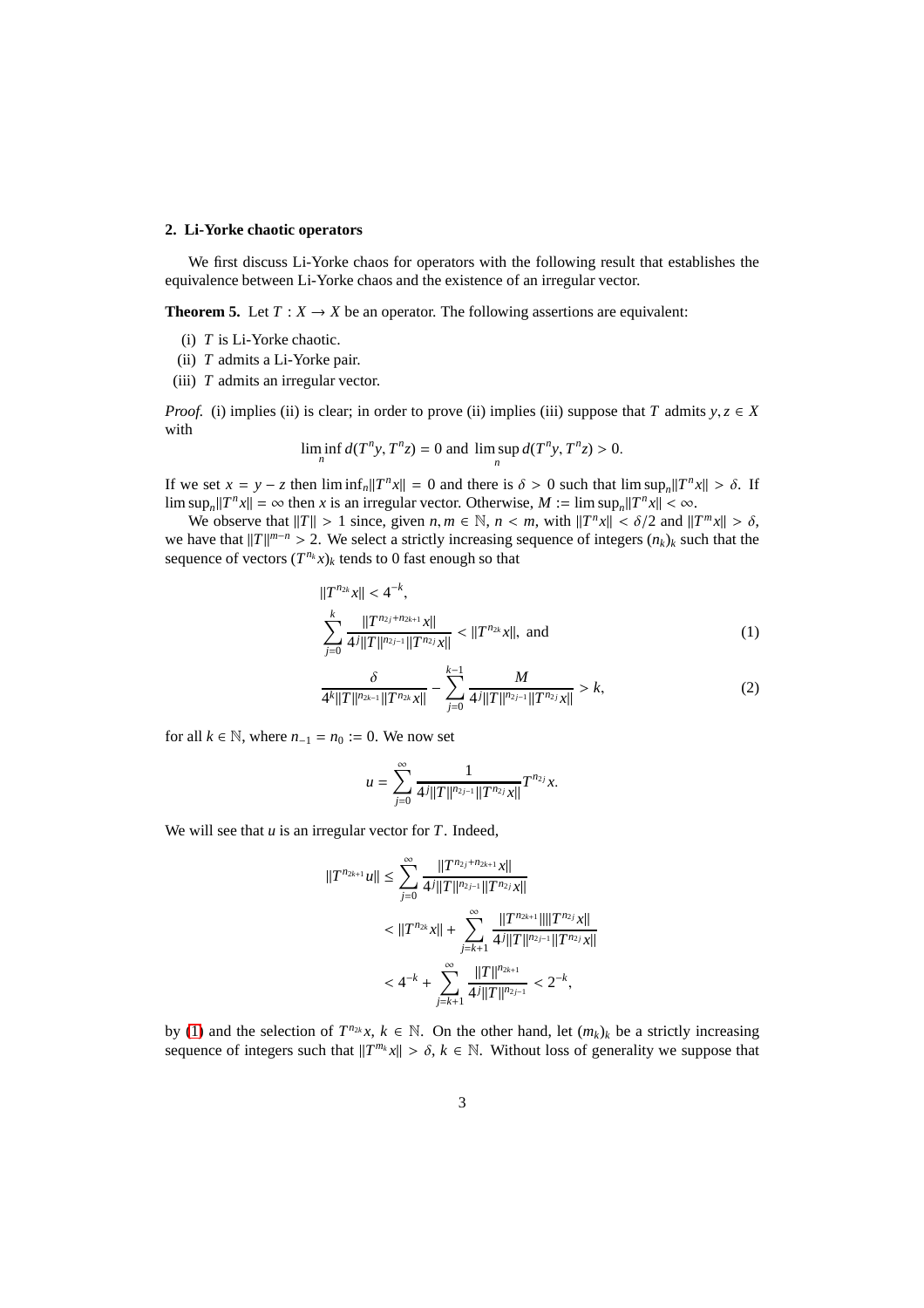$n_1 < m_1 < n_2 < m_2 < \ldots$  with  $m_{2k} - n_{2k}$  tending to infinity. By [\(2\)](#page-3-1) we obtain that

$$
||T^{m_{2k}-n_{2k}}u|| \geq \frac{||T^{m_{2k}}x||}{4^k||T||^{n_{2k-1}}||T^{n_{2k}}x||} - \sum_{j\neq k} \frac{||T^{m_{2k}-n_{2k}+n_{2j}}x||}{4^j||T||^{n_{2j-1}}||T^{n_{2j}}x||}
$$
  
> 
$$
\frac{\delta}{4^k||T||^{n_{2k-1}}||T^{n_{2k}}x||} - \sum_{j=0}^{k-1} \frac{M}{4^j||T||^{n_{2j-1}}||T^{n_{2j}}x||} - \sum_{j=k+1}^{\infty} \frac{||T||^{n_{2k}-n_{2k}}}{4^j||T||^{n_{2j-1}}}
$$
  
>  $k - \sum_{j=k+1}^{\infty} \frac{1}{4^j} > k - 4^{-k}$ ,

for all  $k \in \mathbb{N}$ . Thus  $\limsup_n ||T^n u|| = \infty$  and *u* is an irregular vector.

Finally, to see (iii) implies (i), if  $u \in X$  is an irregular vector for *T*, then  $S := \text{span}\{u\}$  is a scrambled set for *T* by a direct application of the definitions.  $\Box$ 

Prăjitură studied in [\[27](#page-14-14)] some properties of operators having irregular vectors. By [27] and Theorem [5,](#page-3-2) we obtain certain properties of Li-Yorke chaotic operators.

**Corollary 6.** Let  $T : X \to X$  be a Li-Yorke chaotic operator. The following assertions hold:

- 1.  $\sigma(T) \cap \partial \mathbb{D} \neq \emptyset$ .
- 2. *T*<sup>*n*</sup> is Li-Yorke chaotic for every  $n \in \mathbb{N}$ .
- 3. *T* is not compact.
- 4. *T* is not normal.

<span id="page-4-0"></span>**Definition 7.** An operator  $T : X \to X$  satisfies the *Li-Yorke Chaos Criterion* (LYCC) if there exist an increasing sequence of integers  $(n_k)_k$  and a subset  $X_0 \subset X$  such that

- (a)  $\lim_{k \to \infty} T^{n_k} x = 0, x \in X_0$ ,
- (b)  $\sup_n ||T^n|_Y || = \infty$ , where  $Y := \overline{\text{span}(X_0)}$  and  $T^n|_Y$  denotes the restriction operator of  $T^n$  to  $Y$ .

One might expect that the LYCC is a sufficient condition for Li-Yorke chaos. It turns out that it is in fact a characterization of this phenomenon.

<span id="page-4-1"></span>**Theorem 8.** Let  $T : X \to X$  be an operator. The following are equivalent:

- (i) *T* is Li-Yorke chaotic.
- (ii) *T* satisfies the Li-Yorke Chaos Criterion.

*Proof.* Suppose *T* is Li-Yorke chaotic, by Theorem [5](#page-3-2) we find an irregular vector  $x \in X$ . By setting  $X_0 = \{x\}$ , we verify the LYCC easily.

Conversely, suppose *T* satisfies the LYCC, let  $(n_k)_k$ , and  $X_0 \subset X$  be the respective sequence of integers and subset of vectors satisfying conditions (a) and (b) of Definition [7.](#page-4-0) If there is  $x \in X_0$  such that *x* is an irregular vector, then we are done. Otherwise we observe that every  $u \in \text{span}(X_0)$  satisfies  $\lim_k T^{n_k}u = 0$  and  $\sup_n ||T^n u|| < \infty$ . Passing to subsequences of  $(n_k)_k$  and  $(m_k)_k$ , if necessary, by property (b) and since  $\sup_n ||T^n|_Y || = \infty$ , we can obtain a sequence  $(u_j)_j$  of normalized vectors in  $\text{span}(X_0)$  such that

(a)'  $||T^{n_k}u_j|| < \frac{1}{j}, j = 1, ..., k, k \in \mathbb{N}$ , and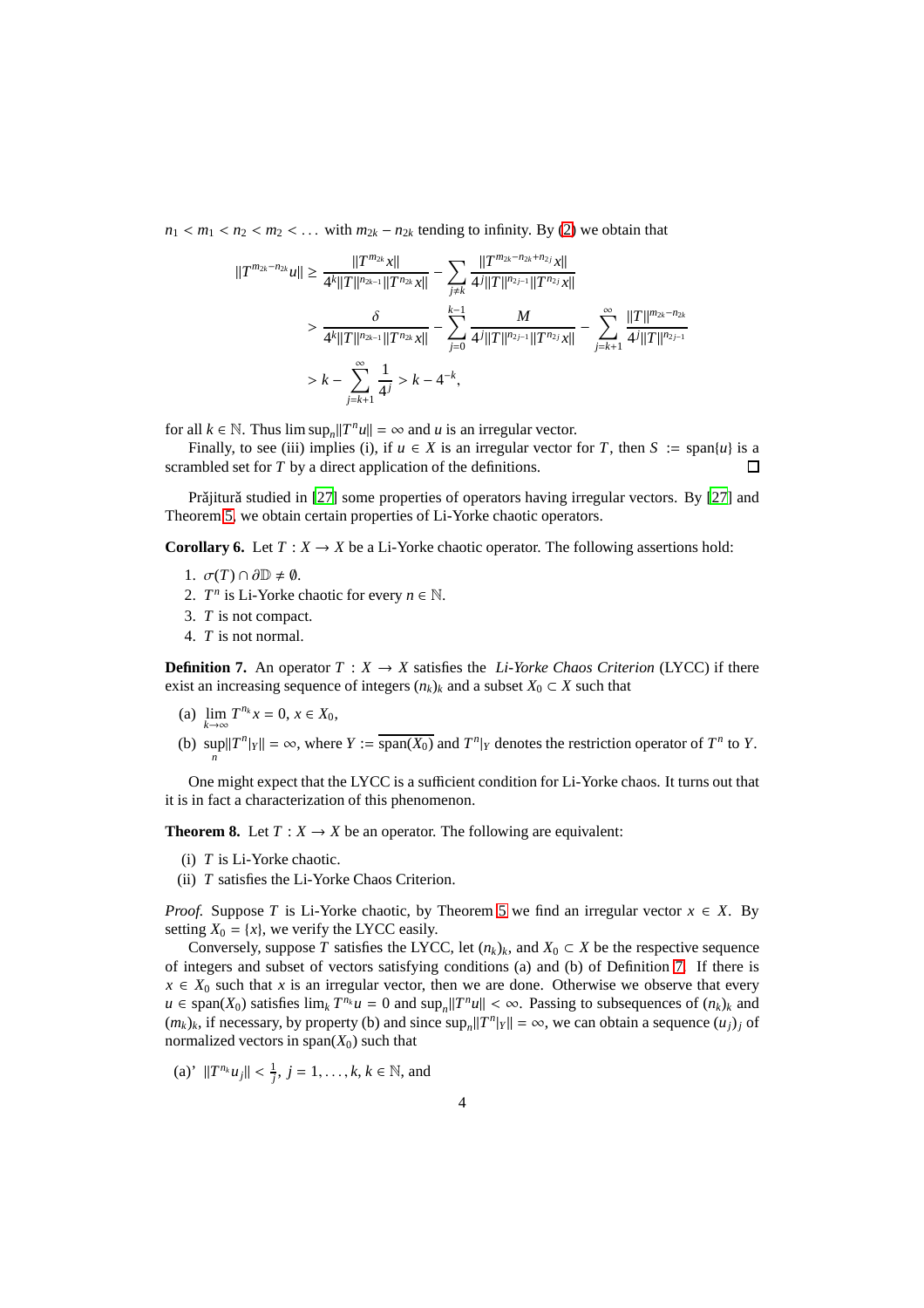# (b)<sup>*'*</sup>  $||T^{m_j}u_j|| > 3^jM_{j-1}, j > 1$

where  $M_k := \sup\{\|T^n u_i\|; i = 1, \ldots, k, n \ge 0\} < \infty, k \in \mathbb{N}$ . Without loss of generality, we may suppose that  $m_1 < n_1 < m_2 < n_2 < \ldots$ . We select any infinite subset  $I \subset \mathbb{N}$  such that, for each *j* ∈ N, if *i* ∈ *I* with *i* > *j*, then  $2^{i}$  >  $2^{j}$ ||*T*||<sup>*n*<sub>*j*</sub>. The vector</sup>

$$
u:=\sum_{i\in I}\frac{1}{2^i}u_i
$$

is well-defined since the series is convergent. We will see that *u* is an irregular vector for *T*. On one hand,

$$
||T^{m_j}u|| \ge \frac{1}{2^j}||T^{m_j}u_j|| - \sum_{i \in I, i \ne j} \frac{1}{2^i}||T^{m_j}u_i||
$$
  
> 
$$
\frac{3^jM_{j-1}}{2^j} - \sum_{i \in I, i < j} \frac{M_{j-1}}{2^i} - \sum_{i \in I, i > j} \frac{1}{2^i}||T^{m_j}u_i||
$$
  
> 
$$
\left(\frac{3^j}{2^j} - 1\right)M_{j-1} - \sum_{i \ge j} \frac{1}{2^i} \xrightarrow{j \to \infty, j \in I} + \infty.
$$

On the other hand,

$$
||T^{n_j}u||\leq \sum_{i\in I,\ i\leq j}\frac{j^{-1}}{2^i}+\sum_{i\in I,\ i>j}\frac{1}{2^i}||T^{n_j}u_i||<\frac{1}{j}+\frac{1}{2^{j-1}},\ j\in I,
$$

which shows that *u* is an irregular vector.

### <span id="page-5-0"></span>**3. The strong criterion for distributional chaos and spectral properties**

The following criterion for distributional chaos was introduced in [\[17](#page-14-9)]. Since, for several reasons that will be clarified soon, this criterion is somehow very restrictive, we will call it the "strong" criterion. In this section we will study the spectral properties of operators that satisfy this criterion.

**Definition 9.** An operator  $T : X \rightarrow X$  satisfies the *Strong Distributional Chaos Criterion* (SDCC), if there is a constant  $r > 1$  such that for any  $m \in \mathbb{N}$ , there exists  $x_m \in X \setminus \{0\}$  satisfying

- (i)  $\lim_{k \to \infty} ||T^k x_m|| = 0,$
- (ii)  $||T^i x_m|| \geq r^i ||x_m||$  for  $i = 1, 2, ..., m$ .

Such *r* is said to be a *SDCC-constant* for the operator *T*.

**Theorem 10** ([\[17,](#page-14-9) Theorem 3.3]). Let  $T : X \to X$  be an operator. If *T* satisfies the Strong Distributional Chaos Criterion, then *T* is distributionally chaotic.

By  $D$  we mean the open unit disc, its boundary is  $\partial D$  and the complement of the closed unit disc will be written as  $\overline{\mathbb{D}}^c$ . We denote by  $r(T)$  the spectral radius of *T*.

 $\Box$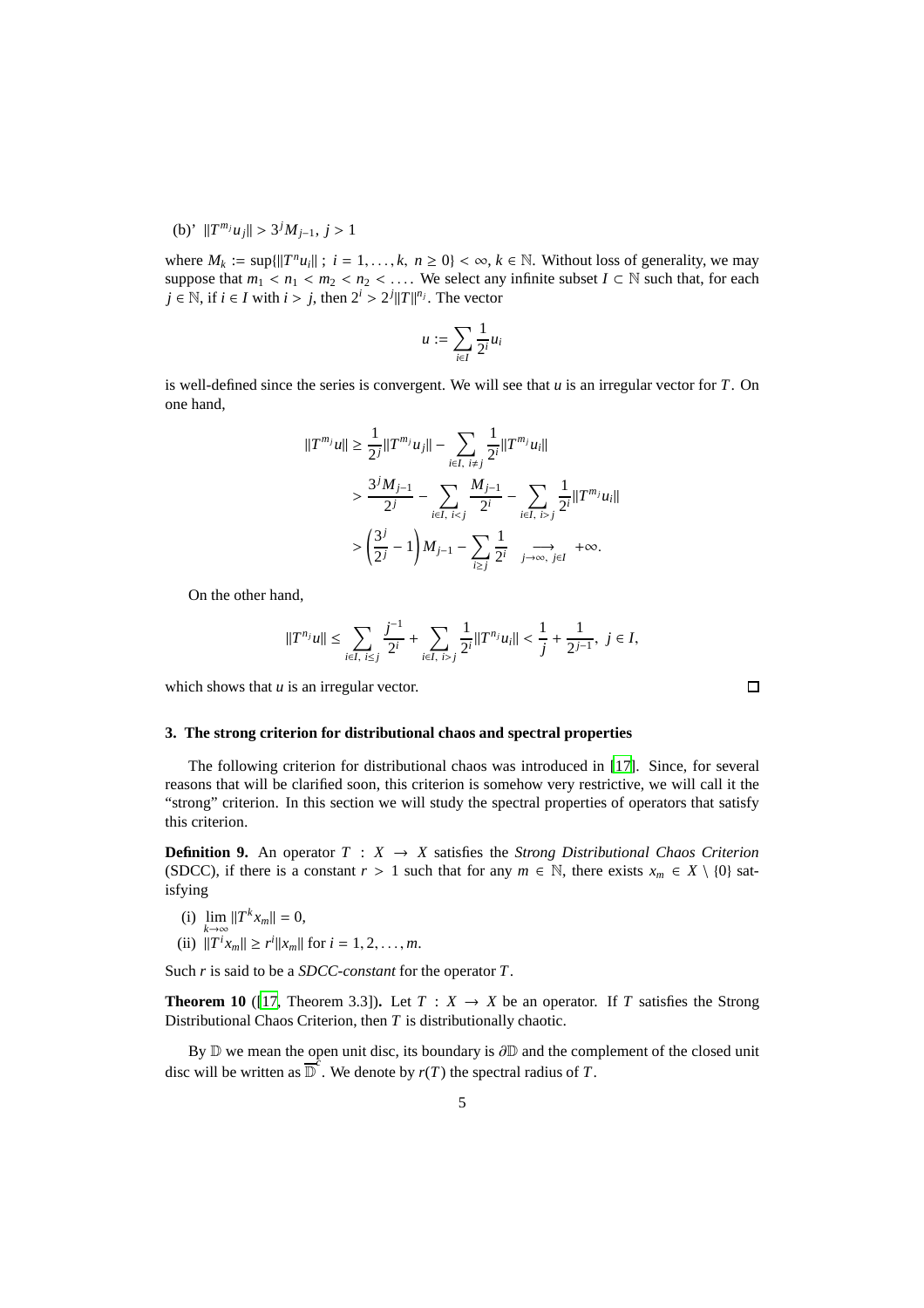<span id="page-6-1"></span>**Proposition 11.** Let  $T : X \to X$  be an operator. The following properties hold:

(a) If there exists  $r > 1$  such that for all  $m \in \mathbb{N}$  there exists  $x_m \in X \setminus \{0\}$  with

<span id="page-6-0"></span>
$$
||T^ix_m|| \ge r^i ||x_m||, \text{ for all } i = 1, ..., m,
$$
 (3)

then  $r(T) \geq r$ .

(b) [\[13,](#page-14-15) Lemma 6.4 (b)] If  $\sigma(T) \subset \overline{\mathbb{D}}^c$  and  $\lim_{k \to \infty} ||T^k x|| = 0$ , then  $x = 0$ .

*Proof.* (a) Assume that  $r(T) < r$ . Let  $\varepsilon > 0$  be such that  $r(T) + \varepsilon < r$ . Then there exists  $m \in \mathbb{N}$ such that for all  $n \ge m$  we have that  $||T^n||^{1/n} \le r(T) + \varepsilon < r$ . Moreover, by [\(3\)](#page-6-0) for  $m + 1$  there exists *x* ∈ *X* \ {0} such that  $||T^i x|| \ge r^i ||x||$  for  $i = 1, ..., m + 1$ . Then  $||T^{m+1} \frac{x}{||x||} || \ge r^{m+1}$ , so  $||T^{m+1}||^{1/m+1} \ge r$ , which is a contradiction.  $\Box$ 

**Corollary 12.** If  $T : X \to X$  satisfies the Strong Distributional Chaos Criterion with SDCCconstant *r*, then  $r(T) \ge r$ .

<span id="page-6-2"></span>**Theorem 13.** If *T* satisfies the Strong Distributional Chaos Criterion with SDCC-constant *r*, then the following properties hold:

- (a) For any  $r_0$  with  $1 \le r_0 \le r$  we have  $\sigma(T) \cap \partial D(0, r_0) \ne \emptyset$ .
- (b) There are not disjoint closed subsets  $F_1$  and  $F_2$  of  $\mathbb C$  such that  $F_1 \subset D(0,r)$  and  $F_2 \subset \overline{\mathbb D}^c$ with  $F_1 \cup F_2 = \sigma(T)$ .

*Proof.* (a) Assume that there exists  $r_0 \le r$  such that  $\sigma(T) \cap \partial D(0, r_0) = \emptyset$ . Take the spectral decomposition  $\sigma_1 = D(0, r_0) \cap \sigma(T)$  and  $\sigma_2 = \overline{D(0, r_0)}^c \cap \sigma(T)$ . Let  $X_i$  and  $T_i$  with  $i = 1, 2$  be given by the above spectral decomposition such that  $X = X_1 \oplus X_2$ ,  $T = T_1 \oplus T_2$  with  $\sigma_i = \sigma(T_i)$ ,  $i =$ 1, 2. Let  $m \in \mathbb{N}$ . Then there exists  $x_m = x_m^1 \oplus x_m^2 \in X \setminus \{0\}$  such that  $||T^k x_m|| = ||T_1^k x_m^1|| + ||T_2^k x_m^2|| \to 0$ as *k* tends to infinity and  $||T^i x_m|| \ge r^i ||x_m||$  for  $i = 1, ..., m$ . Using the same argument as in [\[13,](#page-14-15) Lemma 6.4 (b)] we have that  $||x_m^2|| \le ||T_2^k x_m^2||$ , which tends to 0 as  $k \to \infty$ , that is,  $x_m^2 = 0$ . Hence  $x_m = x_m^1$  and  $||T^k x_m|| = ||T_1^k x_m^1|| \ge r^i ||x_m||$  for  $i = 1, ..., m$ . Henceforth,  $r(T_1) \ge r$  but this is a contradiction since  $\sigma(T_1) \subset D(0, r_0)$ .

(b) Let  $F_1 \subset D(0,r)$  and  $F_2 \subset \overline{D}^c$  be closed subsets of  $\sigma(T)$  such that  $F_1 \cap F_2 = \emptyset$  and  $F_1 \cup F_2 = \sigma(T)$ . Let  $X_i$  and  $T_i$  with  $i = 1, 2$  be given by this spectral decomposition, i.e.,  $X = X_1 \oplus X_2$ ,  $T = T_1 \oplus T_2$  with  $F_i = \sigma(T_i)$ ,  $i = 1, 2$ . Let  $m \in \mathbb{N}$ . Then there exists  $x_m = x_m^1 \oplus x_m^2 \in$  $X \setminus \{0\}$  such that  $||T^k x_m|| = ||T_1^k x_m^1|| + ||T_2^k x_m^2|| \to 0$  as k tends to infinity and  $||T^i x_m|| \ge r^i ||x_m||$  for  $i = 1, \ldots, m$ . By part (b) of Proposition [11](#page-6-1) we have that  $x_m^2 = 0$ . Then by part (a) of Proposition [11](#page-6-1) we obtain that  $r(T_1) \ge r$  which is a contradiction since  $\sigma(T_1) = \sigma_1 \subset D(0, r)$ .  $\Box$ 

An operator  $S: X \to X$  is called *strictly singular* if for every infinite dimensional subspace *M* of *X*, the restriction of *S* to *M* is not a homeomorphism. An example of strictly singular operator is the compact operators.

Notice that a small compact perturbation of the unit operator could be distributionally chaotic [\[18,](#page-14-10) Proposition 3.5]. Also, in [\[18,](#page-14-10) Proposition 3.3] is proven that any compact perturbation of scalar operator can not satisfy the SDCC. In the next result we improve that property, that is, if *S* is a strictly singular operator, then  $S + \lambda I$  does not satisfy the SDCC.

**Corollary 14.** If  $S : X \to X$  is a strictly singular operator and  $\lambda \in \mathbb{C}$ , then  $\lambda I + S$  does not satisfy the SDCC.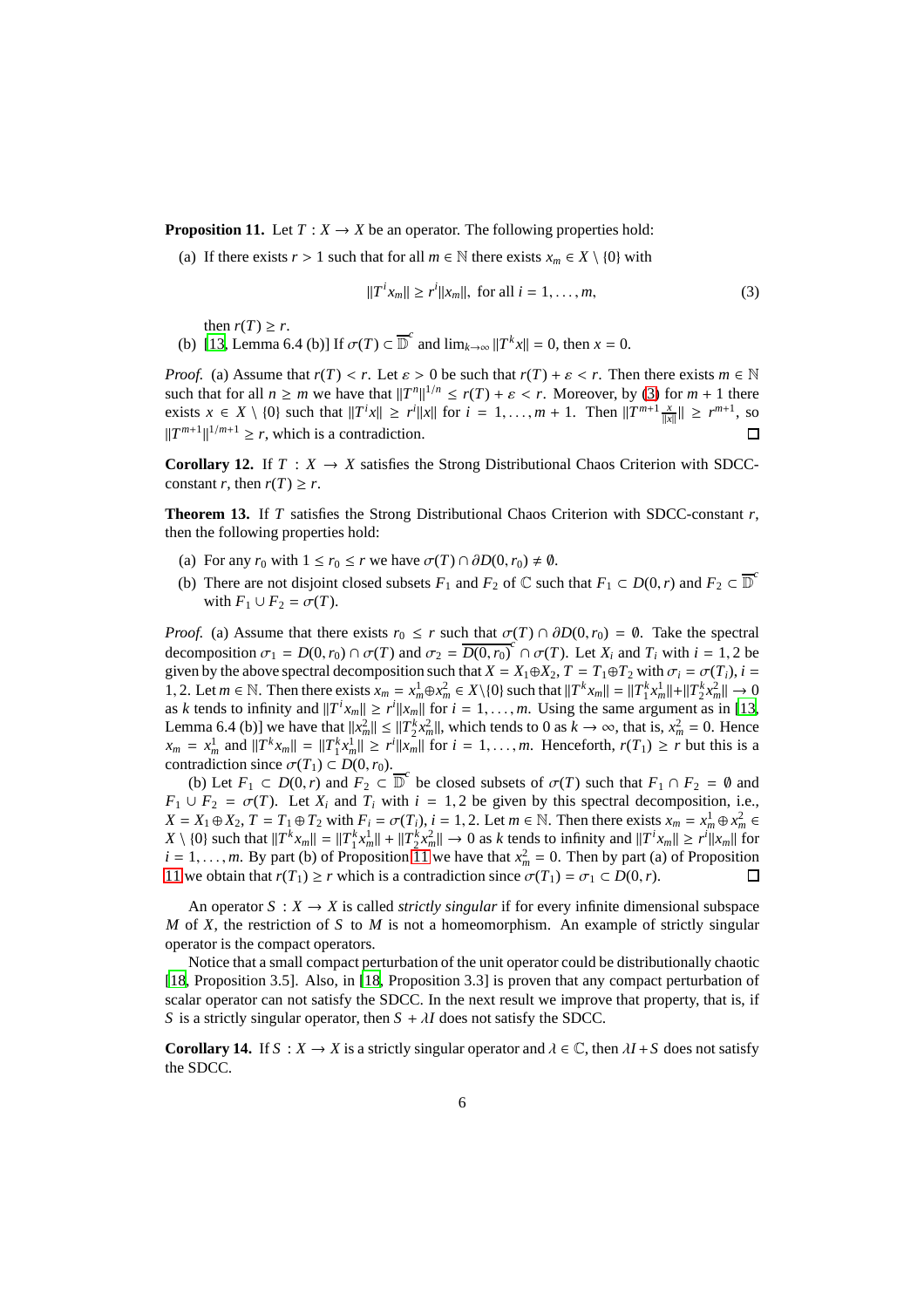*Proof.* It is well know that the spectrum of strictly singular operator is at most a countable sequence of eigenvalues that converges to zero as its only limit point. Hence the result is a consequence of part (b) of Theorem [13.](#page-6-2)  $\Box$ 

A *hereditarily indecomposable* Banach space is an infinite dimensional space such that no subspace can be written as a topological sum of two infinite dimensional subspaces. W.T. Gowers and B. Maurey constructed the first example of a hereditarily indecomposable space [\[15\]](#page-14-16). In particular, they proved that every operator *T* defined on a hereditarily indecomposable space *X* can be written as  $T = \lambda I + S$ , where  $\lambda \in \mathbb{C}$  and *S* is a strictly singular operator.

The class of hereditarily indecomposable spaces appeared for the first time in relation with hypercyclicity and chaos in [\[9](#page-14-17)], where it was proved that some complex separable Banach spaces admit no Devaney chaotic operator.

**Corollary 15.** There are no operators satisfying the SDCC on any hereditarily indecomposable Banach space.

### **4. Distributionally chaotic operators**

Our purpose in this section is to study distributional chaos in connection with the existence of distributionally irregular vectors, and to give useful criteria for distributional chaos. First of all, we obtain the analogous of one of the implications in Theorem [5.](#page-3-2)

<span id="page-7-1"></span>**Proposition 16.** If  $T : X \to X$  admits a distributionally irregular vector  $x \in X$ , then *T* is distributionally chaotic.

*Proof.* If  $x \in X$  is a distributionally irregular vector for *T*, then there exist increasing sequences of integers  $A = (n_k)_k$  and  $B = (m_k)_k$  such that  $\overline{dens}(A) = \overline{dens}(B) = 1$ ,  $\lim_k ||T^{n_k}x|| = 0$  and  $\lim_{k} \|T^{m_k}x\| = \infty$ . Let  $S := \text{span}\{x\}$ . If  $y, z \in S$ ,  $y \neq z$ , then  $y - z = \alpha x$  with  $\alpha \neq 0$ . Therefore,

$$
||T^{n_k}y - T^{n_k}z|| = |\alpha| ||T^{n_k}x|| \stackrel{k \to \infty}{\longrightarrow} 0, \text{ and}
$$
  

$$
||T^{m_k}y - T^{m_k}z|| = |\alpha| ||T^{m_k}x|| \stackrel{k \to \infty}{\longrightarrow} \infty,
$$

which yields that *S* is a distributionally *ε*-scrambled set for *T*, for every  $\varepsilon > 0$ .

 $\Box$ 

**Problem 1.** Does every distributionally chaotic operator  $T : X \rightarrow X$  admit a distributionally irregular vector?

The following result from [\[17\]](#page-14-9) yields a sufficient condition for distributional chaos, less restrictive than the SDCC.

<span id="page-7-0"></span>**Theorem 17** ([\[17\]](#page-14-9)). Let  $T: X \to X$  be an operator. If for any sequence of positive numbers  $(C_m)$ <sup>*m*</sup> increasing to ∞, there exists  $(x_m)$ <sub>*m*</sub> in *X* \ {0} satisfying

- (a)  $\lim_{n \to \infty} T^n x_m = 0$ , and
- (b) there is a sequence of positive integers  $(N_m)_m$  increasing to  $\infty$ , such that

$$
\lim_{m \to \infty} \frac{1}{N_m} \operatorname{card} \{ 0 \le i < N_m ; \ \|T^i x_m\| \ge C_m \|x_m\|\} = 1,
$$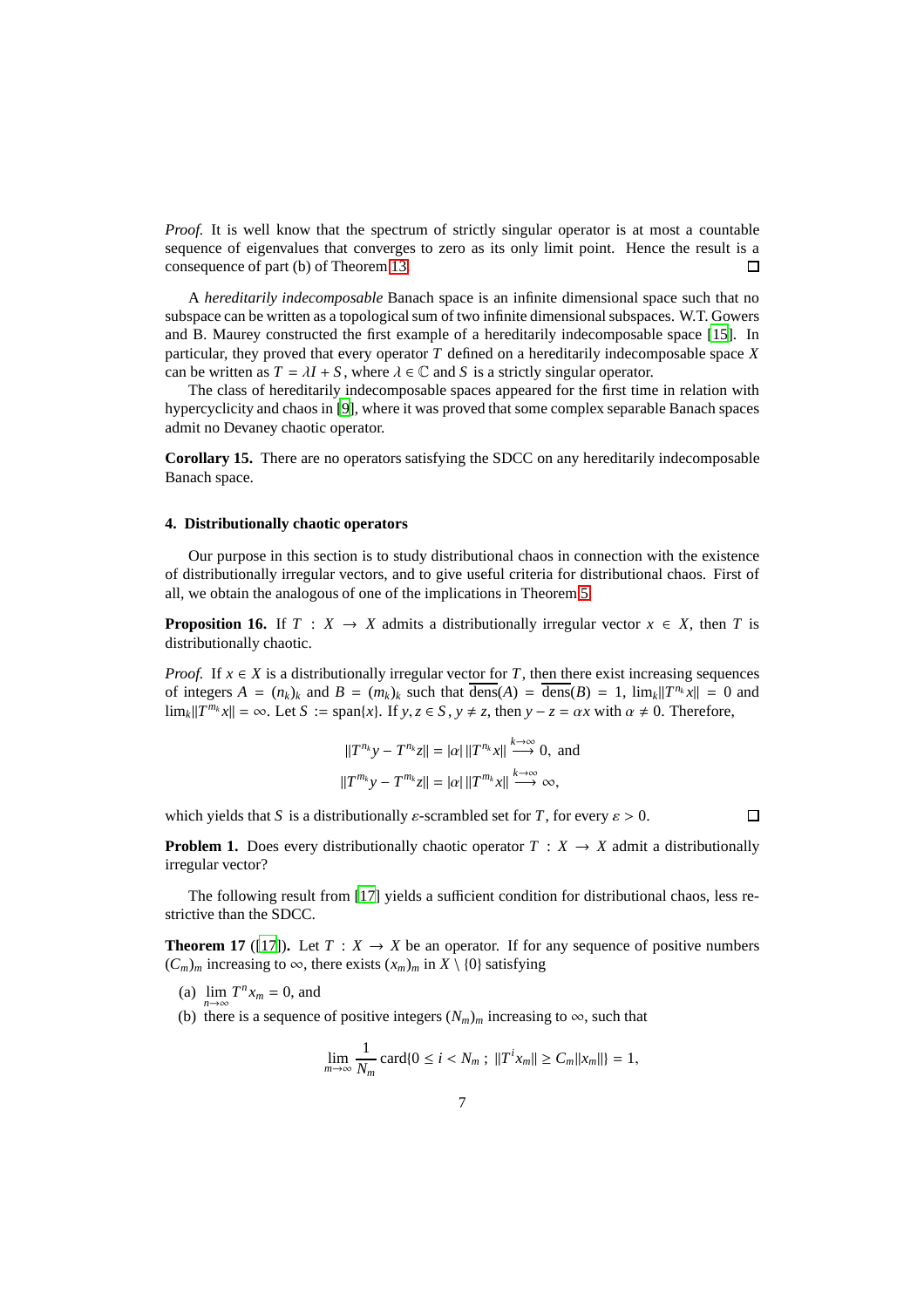then *T* is distributionally chaotic.

We introduce a variation of the above criterion by allowing to have different sequences of vectors in part (a) and (b) of the above theorem.

**Definition 18.** An operator  $T : X \to X$  satisfies the *Distributional Chaos Criterion* (DCC) if there exist sequences  $(x_m)_m$  and  $(y_m)_m$  in  $X \setminus \{0\}$  with  $y_m \in \text{span}\{x_k : k \in \mathbb{N}\}\$  satisfying

- (a)  $\lim_{n \to \infty} T^n x = 0, x \in X_0$ , and
- (b) there is a sequence of positive integers  $(N_m)_m$  increasing to  $\infty$ , such that

$$
\lim_{m \to \infty} \frac{1}{N_m} \operatorname{card} \{ 0 \le i < N_m ; \ ||T^i y_m|| \ge m ||y_m|| \} = 1 .
$$

Observe that our criterion has, a priori, weaker requirements than the criterion of Cao, Cui and Hou in Theorem [17.](#page-7-0) We will show that they are actually equivalent.

<span id="page-8-0"></span>**Theorem 19.** Let  $T : X \to X$  be an operator. The following properties are equivalent:

- (i) *T* satisfies the hypothesis of Theorem [17.](#page-7-0)
- (ii) *T* satisfies the Distributional Chaos Criterion.

*Proof.* We only need to prove that (ii) implies (i). By (ii) there exists  $(x_m)_m \subset \text{span}(X_0) \setminus \{0\}$  that satisfies the condition (a) of Theorem [17](#page-7-0) by linearity, and condition (b) by density.  $\Box$ 

Under the assumptions of the DCC we can ensure the existence of distributionally irregular vectors.

<span id="page-8-3"></span>**Proposition 20.** If  $T : X \to X$  satisfies the DCC, then *T* admits a distributionally irregular vector.

*Proof.* By Theorem [19,](#page-8-0) passing to subsequences if necessary, we find a sequence  $(x_m)_m$  of normalized vectors in *X* and an increasing sequence  $(N_m)_m$  of integers with  $N_m - N_{m-1}$  tending to infinity such that

$$
\frac{1}{N_m} \operatorname{card} \{ 0 \le i < N_m : ||T^i x_m|| > m||T||^{N_{m-1}} \} > 1 - \frac{1}{m},\tag{4}
$$

$$
\frac{1}{N_m} \operatorname{card} \{ 0 \le i < N_m : ||T^i x_k|| < \frac{1}{m} \} > 1 - \frac{1}{m^2}, \ k = 1, \dots, m - 1,\tag{5}
$$

where  $N_0 := 1$ .

Since our hypothesis obviously imply that  $||T|| > 1$ , the series

<span id="page-8-2"></span><span id="page-8-1"></span>
$$
x := \sum_{k} \frac{1}{\|T\|^{N_{2k-1}}} x_{2k}
$$

is convergent, thus  $x \in X$ . We will show that *x* is a distributionally irregular vector for *T*. Indeed,

$$
||T^{i}x|| \ge \frac{1}{||T||^{N_{2m-1}}}||T^{i}x_{2m}|| - \sum_{k \ne m} \frac{1}{||T||^{N_{2k-1}}}||T^{i}x_{2k}||
$$
  
>  $2m - \frac{1}{2m} \sum_{k \le m} \frac{1}{||T||^{N_{2k-1}}} - \sum_{k>m} \frac{1}{||T||^{N_{2k-1}-N_{2m}}} \xrightarrow[m \to \infty]{} \infty$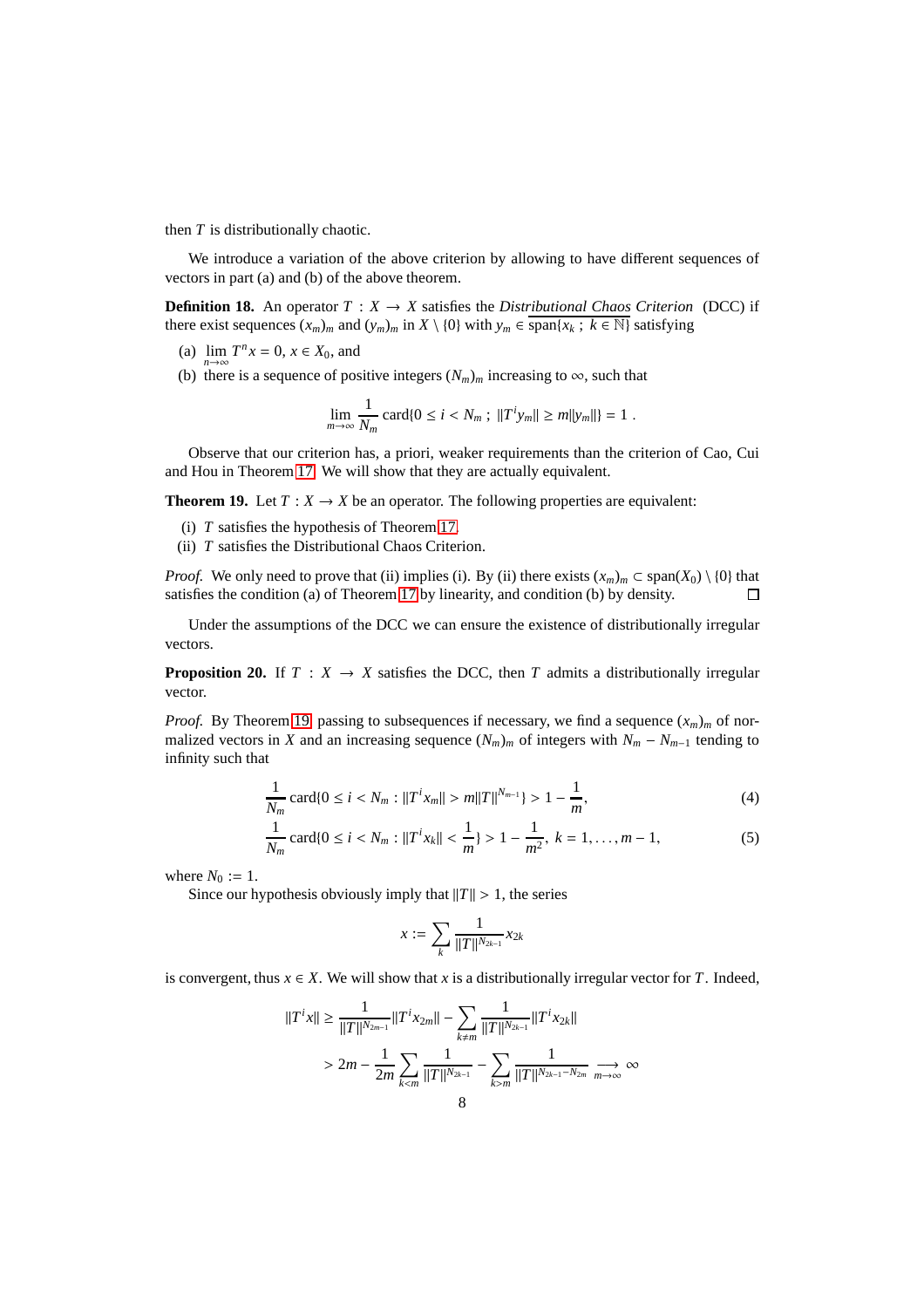if  $i < N_{2m}$ ,  $||T^i x_{2m}|| > 2m||T||^{N_{2m-1}}$ , and  $||T^i x_{2k}|| < \frac{1}{2m}$ ,  $k < m$ . Conditions [\(4\)](#page-8-1) and [\(5\)](#page-8-2) above imply

$$
\frac{\text{card}\{0 \leq i < N_{2m} \; ; \; \|T^ix_{2m}\| > 2m\|T\|^{N_{2m-1}}, \; \|T^ix_{2k}\| < \frac{1}{2m}, \; k < m\}}{N_{2m}},
$$

and we obtain an increasing sequence of integers  $B = (m_k)_k$  such that  $\overline{dens}(B) = 1$  and  $\lim_{k\to\infty}||T^{m_k}x|| =$ ∞. On the other hand,

$$
||T^ix|| \leq \sum_{k} \frac{1}{||T||^{N_{2k-1}}} ||T^ix_{2k}|| < \frac{1}{2m+1} \sum_{k \leq m} \frac{1}{||T||^{N_{2k-1}}} + \sum_{k > m} \frac{1}{||T||^{N_{2k-1}-N_{2m}}} \xrightarrow[m \to \infty]{} 0,
$$

if  $i < N_{2m+1}$ , and  $||T^i x_{2k}|| < \frac{1}{2m+1}$ ,  $k \leq m$ . Condition [\(5\)](#page-8-2) above implies that

$$
\frac{1}{N_{2m+1}}\operatorname{card}\{0 \leq i < N_{2m+1} \; ; \; \|T^ix_{2k}\| < \frac{1}{2m+1}, \; k = 1, \ldots, m\} > 1 - \frac{1}{m},
$$

which gives an increasing sequence  $A = (n_k)_k$  of integers such that  $\overline{dens}(A) = 1$  and  $\lim_k ||T^{n_k}x|| =$ 0, concluding the result.  $\Box$ 

Observe that Propositions [16](#page-7-1) and [20](#page-8-3) provide an alternative proof of Theorem [17.](#page-7-0)

*Remark* 21*.* Not every distributionally chaotic operator satisfies the Distributional Chaos Criterion. Indeed, let us consider a weighted forward shift  $F_w$ :  $\ell^2 \to \ell^2$ , defined as  $(x_1, x_2, ...) \mapsto$  $(0, w_1 x_1, w_2 x_2, \ldots)$ , where the sequence of weights  $w = (w_k)_k$  consists, alternatively, of sufficiently large blocks of 2's and blocks of  $1/2$ 's such that the vector  $e_1 = (1, 0, ...)$  is a distributionally irregular vector. On the other hand, if  $\lim_{k} F_w^k x = 0$  then  $x = 0$ .

If we impose that the orbits converge to 0 on a dense subset, then the DCC can be characterized in terms of the existence of distributionally irregular vectors.

<span id="page-9-1"></span>**Corollary 22.** Let  $T : X \to X$  be an operator such that there exists a dense set *D* with  $\lim_{n\to\infty} T^n x =$ 0, for all  $x \in D$ . The following properties are equivalent:

- (i) *T* satisfies the Distributional Chaos Criterion.
- (ii) *T* admits a distributionally irregular vector.
- (iii) There exist a sequence  $(y_m)_m$  in  $X\setminus\{0\}$  and a sequence of positive integers  $(N_m)_m$  increasing to  $\infty$ , such that

$$
\lim_{m \to \infty} \frac{1}{N_m} \operatorname{card} \{ 0 \le i < N_m ; \ \|T^i y_m\| \ge m \|y_m\| \} = 1.
$$

We can get stronger results under the assumptions above, which depend on the existence of large scrambled sets consisting of (distributionally) irregular vectors.

**Definition 23.** A linear manifold *Y* ⊂ *X* is a *(distributionally) irregular manifold* for  $T : X \to X$ if every non-zero vector  $y \in Y \setminus \{0\}$  is a (distributionally) irregular vector for *T*.

Certainly, a (distributionally) irregular manifold is a (distributionally) scrambled set.

<span id="page-9-0"></span>**Theorem 24.** Let  $T : X \to X$  be an operator. If there exists a dense subset  $X_0 \subset X$  such that lim<sub>*n*→∞</sub>  $T^n x = 0$ , for each  $x \in X_0$  and  $T$  admits a distributionally irregular vector, then  $T$  is admits a dense distributionally irregular manifold.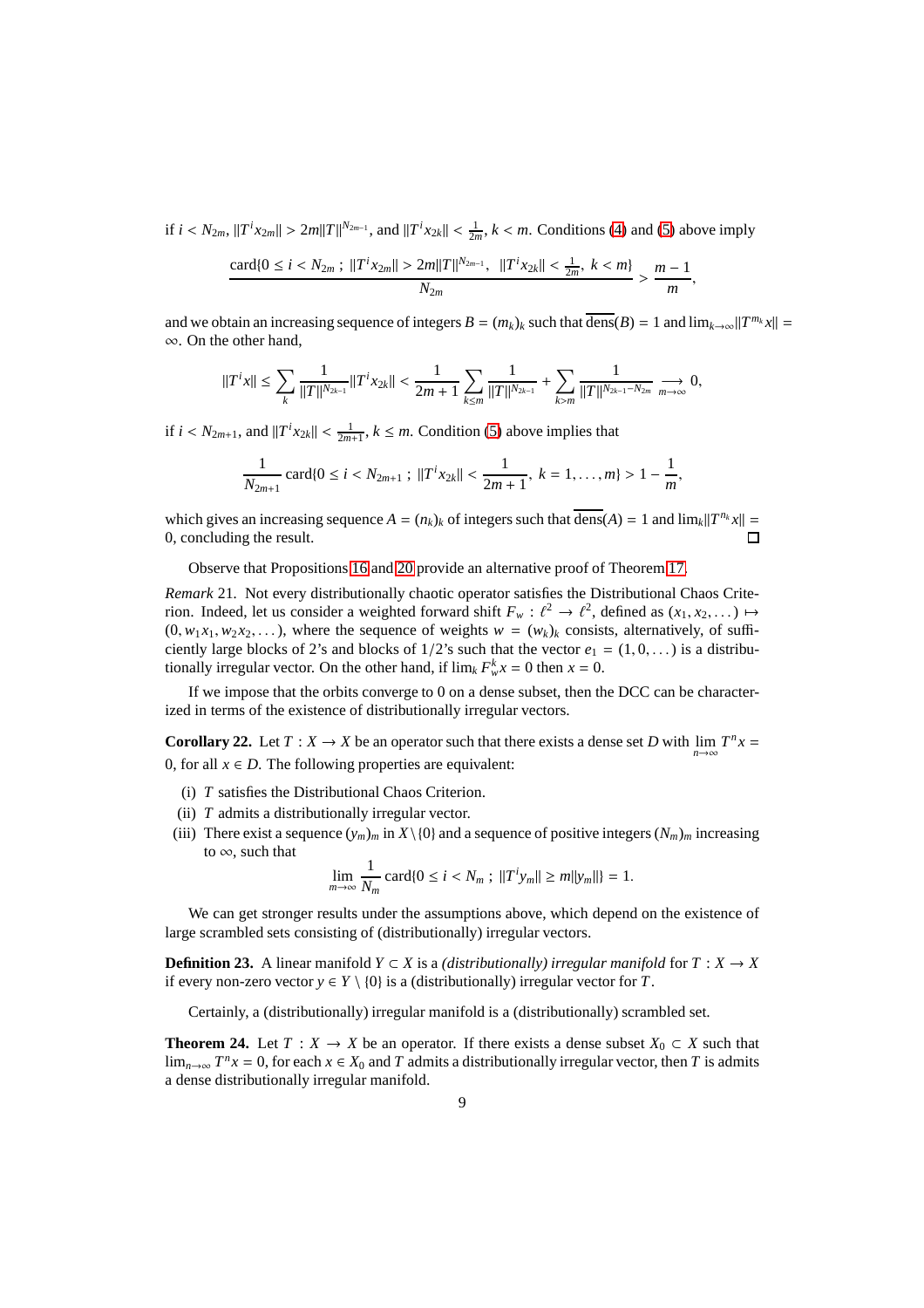*Proof.* We consider a dense sequence  $(y_n)_n$  in  $X_0$ . By Proposition [20](#page-8-3) there is a distributionally irregular vector  $x \in X$  for *T* which can be written as a series

$$
x = \sum_{k=1}^{\infty} x_k
$$

with the properties specified in the proof. We select a countable collection  $(\gamma_m)_m = ((\gamma_{m,k})_k)_m$  of sequences of 0's and 1's such that each sequence  $\gamma_m$  contains an infinite number of 1's and

$$
\gamma_{m,k}=1\Longrightarrow \gamma_{n,k}=0,\ \forall m\neq n,\ \forall k\in\mathbb{N}.
$$

We set the sequence of vectors  $u_m = \sum_k \gamma_{m,k} x_k$ ,  $m \in \mathbb{N}$ , which, by following the proof of Propo-sition [20,](#page-8-3) are distributionally irregular vectors since each  $\gamma_m$  contains an infinite number of 1's. Define now

$$
z_m = y_m + \frac{1}{m}u_m, \ \ m \in \mathbb{N}.
$$

Since  $(y_n)_n$  is dense in *X* and the  $u_m$ 's are uniformly bounded, we get that the sequence  $(z_m)_m$ is dense in *X*. We set  $Y = \text{span}\{z_m : m \in \mathbb{N}\}\$ , which is a dense subspace of *X*. If  $y \in Y \setminus \{0\}$ , then we can write

$$
y = y_0 + \sum_k \rho_k x_k,
$$

where  $y_0 \in X_0$  and the sequence of scalars  $\rho = (\rho_k)_k$  only takes a finite number of values, being non-zero an infinite number of  $\rho_k$ 's. This means, by following again the proof of Proposition [20,](#page-8-3) that

$$
v:=\sum_k \rho_k x_k
$$

is a distributionally irregular vector for *T*. Since  $y = y_0 + v$  and  $\lim_k T^k y_0 = 0$ , we get that *y* is also a distributionally irregular vector for *T*, and *Y* is therefore a distributionally scrambled set for *T*. П

An adaptation of the above argument, taking into account the proof Theorem [8,](#page-4-1) yields a useful sufficient condition for dense Li-Yorke chaos.

<span id="page-10-0"></span>**Theorem 25.** Let  $T : X \to X$  be an operator. If  $\sup_n ||T^n|| = \infty$  and there is a dense subset  $X_0 \subset X$ such that  $\lim_{k\to\infty} T^n x = 0$  for each  $x \in X_0$ , then *T* admits a dense irregular manifold.

A class of operators for which Theorems [24](#page-9-0) and [25](#page-10-0) are particularly interesting and easy to apply is the class of operators with dense generalized kernel.

<span id="page-10-1"></span>**Corollary 26.** Let  $T : X \to X$  be an operator whose generalized kernel  $\bigcup_n \text{ker } T^n$  is dense in *X*.

- (i) If *T* has a distributionally irregular vector, then *T* admits a dense distributionally irregular manifold.
- (ii) If  $\sup_n ||T^n|| = \infty$ , then *T* has a dense irregular manifold.

To apply Corollary [26](#page-10-1) to an important class of operators, we will consider weighted backward shifts  $B_w$  :  $X \to X$ ,  $(x_0, x_1, \dots) \mapsto (w_1 x_1, w_2 x_2, \dots)$  on  $X = \ell^p$ ,  $1 \le p < \infty$ , or  $X = c_0$ , where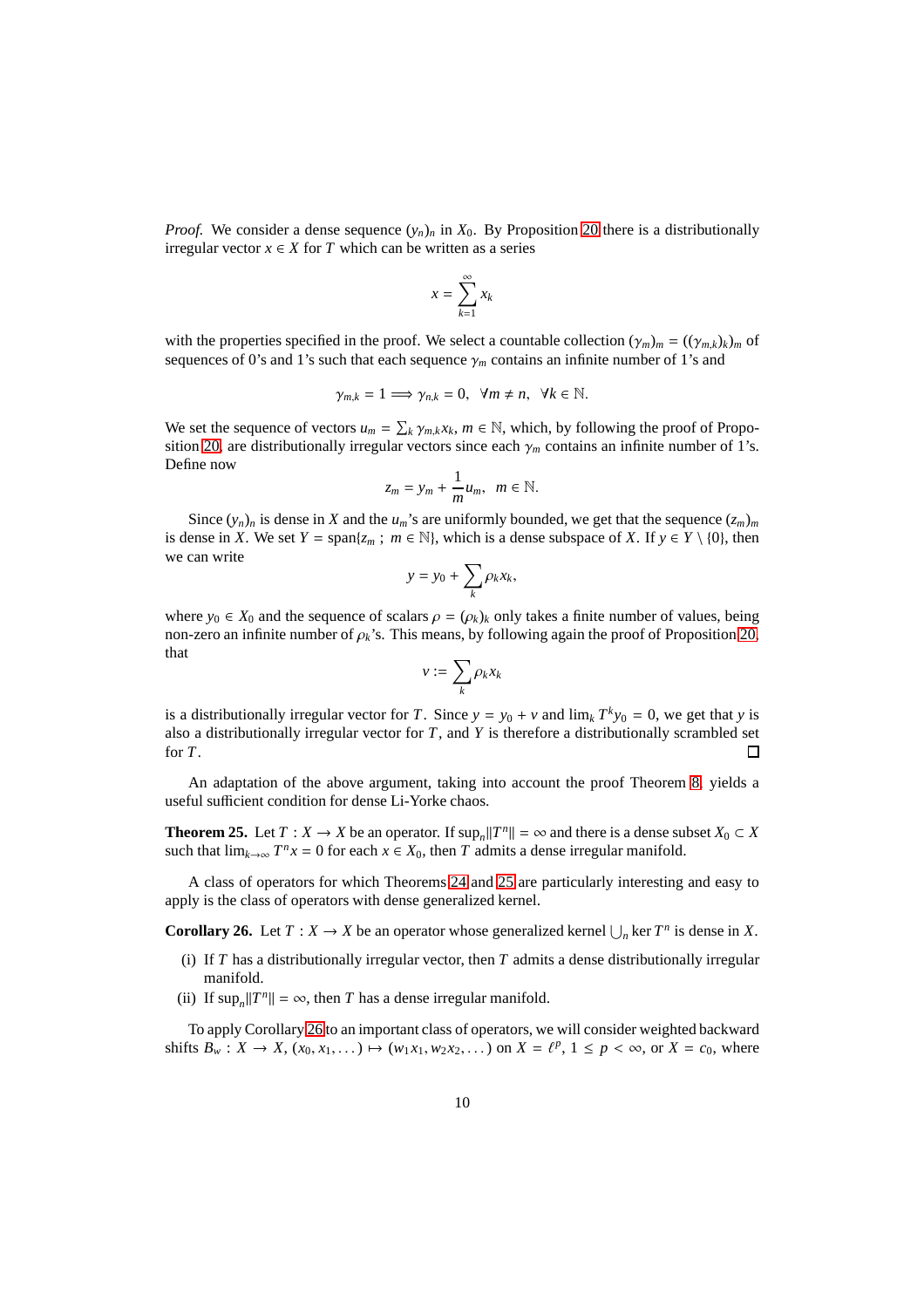$w = (w_i)_i$  is a bounded sequence of non-zero weights, and the (unweighted) backward shift  $B: X \to X$ ,  $(x_0, x_1, \ldots) \mapsto (x_1, x_2, \ldots)$  on the weighted spaces

$$
X = \ell^{p}(v) := \left\{ x = (x_{i})_{i} ; ||x|| := \left( \sum_{i} v_{i} |x_{i}|^{p} \right)^{1/p} < \infty \right\}, 1 \le p < \infty, \text{ or}
$$
  

$$
X = c_{0}(v) := \{ x = (x_{i})_{i} ; \lim_{i} v_{i} x_{i} = 0, ||x|| := \sup_{i} v_{i} |x_{i}| \},
$$

where  $v = (v_i)_i$  is a sequence of strictly positive weights such that  $\sup_i v_i/v_{i+1} < \infty$  in order to have a well-defined backward shift bounded operator.

**Proposition 27.** The following assertions hold:

- (i) *B* is Li-Yorke chaotic if and only if  $M_v := \sup\{v_n/v_m; n \in \mathbb{N}, m > n\} = \infty$ . In this case, *B* admits a dense irregular manifold.
- (ii)  $B_w$  is Li-Yorke chaotic if and only if  $M_w := \sup \{ \prod_{k=n}^m |w_k| : n \in \mathbb{N}, m > n \} = \infty$ . In this case, *B<sup>w</sup>* admits a dense irregular manifold.

*Proof.* Suppose that  $B: \ell^p(v) \to \ell^p(v)$  is Li-Yorke chaotic, and let  $x = (x_i)_i$  be an irregular vector for *B*. Since

$$
||B^{n}x||^{p} = \sum_{k=0}^{\infty} v_{k} |x_{k+n}|^{p} = \sum_{k=0}^{\infty} \left(\frac{v_{k}}{v_{k+n}}\right) v_{k+n} |x_{k+n}|^{p} \le M_{\nu} ||x||^{p},
$$

then  $M_v < \infty$  implies that  $\sup_n ||B^n x|| < \infty$ , which is a contradiction. Conversely, if  $M_v = \infty$ , we find increasing sequences of integers  $(n_k)_k$ ,  $(m_k)_k$ ,  $n_k < m_k$ ,  $k \in \mathbb{N}$ , such that  $\lim_k (m_k - n_k) = \infty$ and  $v_{n_k}/v_{m_k} > 3^k$ ,  $k \in \mathbb{N}$ , by the definition of  $M_\nu$  and the condition on  $\nu$  for continuity of *B*. We define the vector  $x = (x_i)_i \in \ell^p(v)$  by  $x_i = (2^k v_{m_k})^{-1/p}$  if  $i = m_k$ , and  $x_i = 0$  otherwise. We have

$$
||B^{m_k-n_k}x|| \geq v_{n_k} |x_{m_k}|^p = \left(\frac{v_{n_k}}{v_{m_k}}\right) \frac{1}{2^k} > \left(\frac{3}{2}\right)^k \xrightarrow[k \to \infty]{} + \infty.
$$

This shows that *B* is Li-Yorke chaotic, and it admits a dense linear manifold  $Y \subset X$  such that *Y* is a scrambled set for *B* by Corollary [26.](#page-10-1) The case  $X = c_0$  is analogous.

(ii) is a consequence of (i) if we proceed by conjugation with a suitable diagonal operator (see, e.g., [\[21](#page-14-18)]).  $\Box$ 

Another consequence of Theorem [24](#page-9-0) is the following easy sufficient condition for dense distributional chaos.

<span id="page-11-0"></span>**Corollary 28.** If an operator  $T : X \to X$  satisfies that

- 1. there exist an increasing sequence of integers  $B = (m_k)_k$  with  $\overline{\text{dens}}(B) = 1$ ,  $y \in X$  satisfying  $\lim_{k\to\infty}$   $||T^{m_k}y|| = \infty$ , and
- 2. a dense subset  $X_0 \subset X$  such that  $\lim_{n \to \infty} T^n x = 0$ , for each  $x \in X_0$ ,

then *T* admits a dense distributionally irregular manifold.

A this point we want to recall recent result of Müller and Vrsovsky.

<span id="page-11-1"></span>**Theorem 29** ([\[24](#page-14-19)]). Let  $T_n : X \to X$ ,  $n \in \mathbb{N}$ , be a sequence of operators. Suppose that one of the following conditions is satisfied: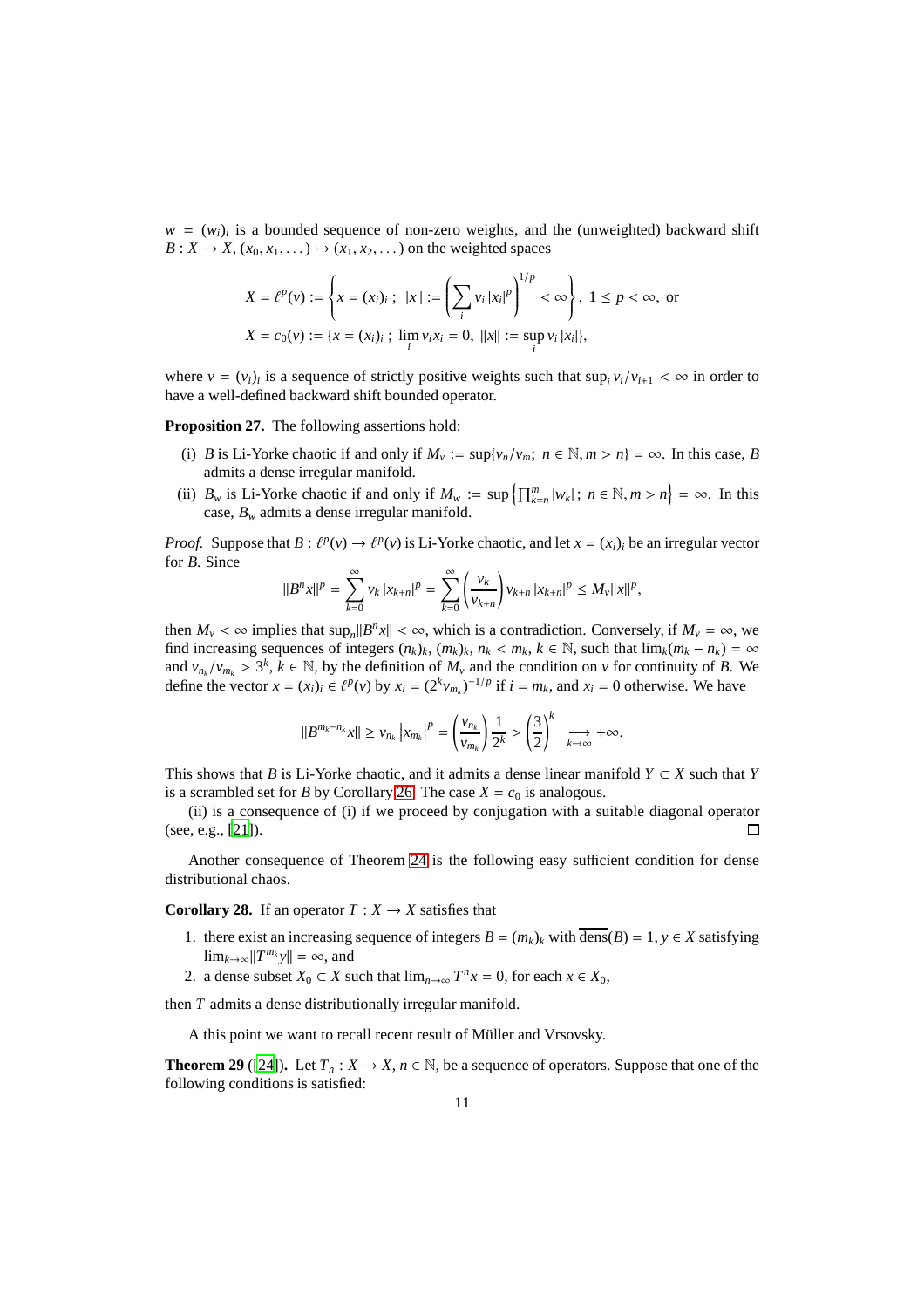- (i) either  $\sum_{n=1}^{\infty} \frac{1}{\|T_n\|} < \infty$ ;
- (ii) or *X* is a complex Hilbert space and  $\sum_{n=1}^{\infty} \frac{1}{||T_n||^2} < \infty$ .

Then there exists a point  $y \in X$  such that  $\lim_{n\to\infty}||T_n y|| = \infty$ .

Corollary [28](#page-11-0) and Theorem [29](#page-11-1) combine nicely to obtain a powerful sufficient condition for dense distributional chaos.

<span id="page-12-0"></span>**Corollary 30.** Let  $T : X \to X$  be an operator such that there exist a dense subset  $X_0 \subset X$ with  $\lim_{n\to\infty} T^n x = 0$ , for each  $x \in X_0$ , and an increasing sequence of integers  $B = (m_k)_k$  with  $\overline{\text{dens}}(B) = 1$  satisfying that

- (i) either  $\sum_{k=1}^{\infty} \frac{1}{\|T^{m_k}\|} < \infty;$
- (ii) or *X* is a complex Hilbert space and  $\sum_{k=1}^{\infty} \frac{1}{\|T^{m_k}\|^2} < \infty$ .

Then *T* has a dense distributionally irregular manifold.

As consequence of Corollary [30,](#page-12-0) we obtain the following property.

<span id="page-12-1"></span>**Corollary 31.** Let  $T : X \to X$  be an operator. If there exist a dense set  $X_0$  such that  $\lim_{n\to\infty} T^n x =$ 0, for each  $x \in X_0$  and  $r(T) > 1$ , then *T* admits a dense distributionally irregular manifold.

**Definition 32** ([\[10\]](#page-14-20)). Let *H* be a complex separable Hilbert space. For  $\Omega$  a connected open subset of  $\mathbb C$  and *n* a positive integer, let  $B_n(\Omega)$  denote the set of operators *T* in *H* which satisfy

- (a)  $\Omega \subset \sigma(T)$ ,
- (b) rank $(T wI) = H$  for  $w \in \Omega$ ,
- (c)  $\forall \text{ker}_{w \in \Omega} (T wI) = H$ ,
- (d) dim ker $(T wI) = n$  for  $w \in \Omega$ .

**Corollary 33.** Let  $T \in B_n(\Omega)$ . If  $\Omega \cap \mathbb{T} \neq \emptyset$ , then *T* has a dense distributionally irregular manifold.

*Proof.* Let *U* be a connected open subset of  $\Omega \cap \mathbb{D}$ . Then  $X_0 := \text{span} \bigcup_{w \in U} \text{ker}(T - wI)$  is dense in *H* and satisfies that  $\lim_{n\to\infty}$   $||T^n x|| = 0$ , for all  $x \in X_0$  and  $r(T) > 1$ . Hence the conclusion follows by an application of Corollary [31.](#page-12-1)  $\Box$ 

### **5. Existence of distributionally chaotic operators**

The study of general conditions under which a space *X* admits operators with certain wild be-haviour has attracted the interest of many researchers. Ansari [\[1\]](#page-14-21) and Bernal-González [\[6\]](#page-14-22) independently proved that any separable infinite dimensional Banach space *X* supports a hypercyclic operator. This result was extended to Fréchet spaces by Bonet and Peris [\[8](#page-14-23)]. A generalization for polynomials is given in [\[23\]](#page-14-24). Other existence results for related properties and for  $C_0$ -semigroups can be found, for instance, in [\[4](#page-14-25), [7,](#page-14-26) [5,](#page-14-27) [29,](#page-14-28) [30\]](#page-14-29).

In this section we want to establish the existence of distributionally chaotic operators on arbitrary infinite dimensional and separable Banach spaces. The following Lemma of Shkarin [\[29\]](#page-14-28) and its consequences will be key to obtain our existence result.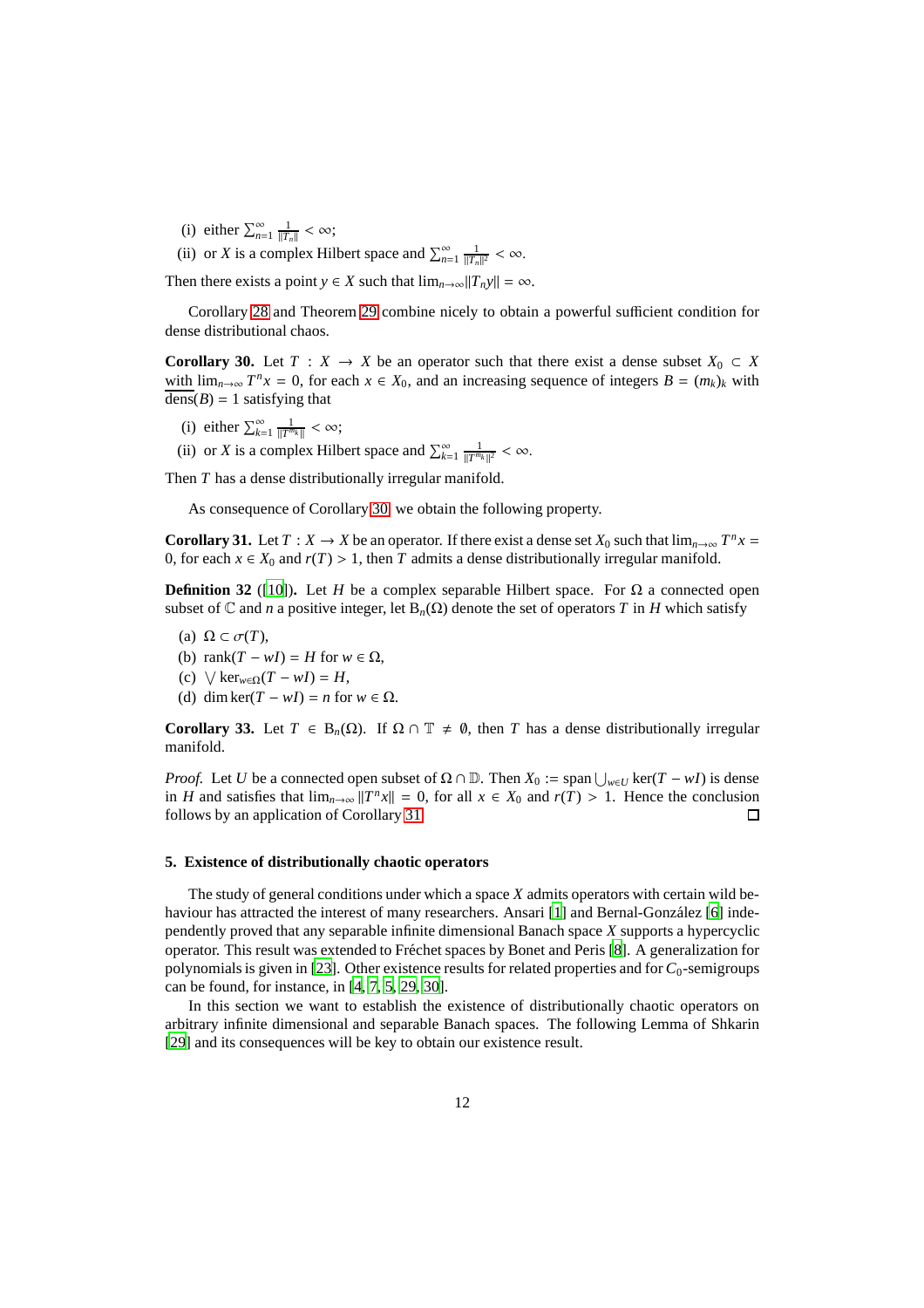<span id="page-13-0"></span>**Lemma 34** ([\[29\]](#page-14-28)). Let *X* be a separable infinite dimensional Banach space, let  $(b_k)_k$  be a sequence of numbers in  $[3, +\infty[$  such that  $b_k \to \infty$  as  $k \to \infty$  and  $(N_k)_k$  be a strictly increasing sequence of positive integers such that  $N_0 = 0$  and  $N_{k+1} - N_k \ge 2$  for each  $k \in \mathbb{N}$ . Then there exists a biorthogonal sequence  $((y_k, f_k))_k$  in  $X \times X^*$  such that

(B1)  $||y_k|| = 1$  for each  $k \in \mathbb{N}$ ;

(B2) span $\{y_k : k \in \mathbb{N}\}\$ is dense in *X*;

- (B3)  $||f_{n_k}|| \le b_k$  for each  $k \in \mathbb{N}$ ;
- (B4)  $||f_j|| \leq 3$  if  $j \in \mathbb{N} \setminus \{N_k : k \in \mathbb{N}\};$
- (B5) for any  $k \in \mathbb{Z}$  and any  $c_j \in \mathbb{K}$  with  $N_k + 1 \le j \le N_{k+1} 1$

$$
\frac{1}{2} \bigl\|\sum_{j=N_k+1}^{N_{k+1}-1} c_j y_j\bigr\| \leq \left(\sum_{j=N_k+1}^{N_{k+1}-1} |c_j|^2\right)^{\frac{1}{2}} \leq 2 \bigl\|\sum_{j=N_k+1}^{N_{k+1}-1} c_j y_j\bigr\|
$$

In Section [3](#page-5-0) we showed that there are no operators satisfying the Strong Distributional Chaos Criterion on certain Banach spaces. In the following result we give a positive answer for distributionally chaotic operators.

**Theorem 35.** In every infinite dimensional separable Banach space there exists a hypercyclic and distributionally chaotic operator which admits a dense distributionally irregular manifold.

*Proof.* By [\[29,](#page-14-28) Lemma 2.5], given a sequence  $(w_n)_n$  of positive weights in  $\ell^2$  there exists  $T : X \to Y$ *X* satisfying that  $Ty_0 = 0$  and  $Ty_{n+1} = w_n y_n$  with  $||y_n|| = 1$  where  $(y_n)_n$  is given by Lemma [34.](#page-13-0)

We need to compute  $||(I + T)^i y_j||$ , that is

$$
||(I + T)^{i}y_{j}|| = ||\sum_{k=0}^{i} {i \choose k} T^{k}y_{j}||
$$
  
=  $||y_{j} + {i \choose 1} Ty_{j} + \dots + {i \choose i} T^{i}y_{j}||$   
=  $||y_{j} + iw_{j-1}y_{j-1} + \dots + w_{j-1} \dots w_{j-i}y_{j-i}||$ 

If  $j = N_{k+1} - 1$  and  $j - i \ge N_k + 1$ , that is,  $i \le N_{k+1} - N_k - 2$ , then

$$
||(I+T)^{i}y_{j}|| \geq \frac{1}{2}iw_{j-1}
$$

by condition (B5) in Lemma [34.](#page-13-0) Taking  $w_k = k^{-\frac{2}{3}}$ ,  $N_0 := 0$  and  $N_k = (k + 1)! + 1$  for  $k ≥ 1$ , then for  $i = 3k([(k+2)!)^{\frac{2}{3}}] + 1), \cdots, (k+2)! - (k+1)! - 2$ 

$$
||(I+T)^j y_j|| \geq \frac{1}{2} i w_{j-1} \geq \frac{1}{2} \frac{3k([( (k+2)!)^{\frac{2}{3}}]+1))}{((k+2)!-1)^{\frac{2}{3}}} > k+1,
$$

for  $j = (k + 2)! = N_{k+1} - 1$ . Thus, for  $u_m = y_{N_{m+1}-1}$ ,  $m \in \mathbb{N}$ , we have

$$
\frac{1}{N_m} \operatorname{card}\{0 \le i < N_m : \|(I+T)^i u_m\| \ge m\|u_m\| = m\}
$$
\n
$$
\ge \frac{(m+1)! - m! - 2 - (3(m-1)([((m+1)!)^{\frac{2}{3}}] + 1)}{(m+1)! + 1} \longrightarrow_{m \to \infty} 1.
$$